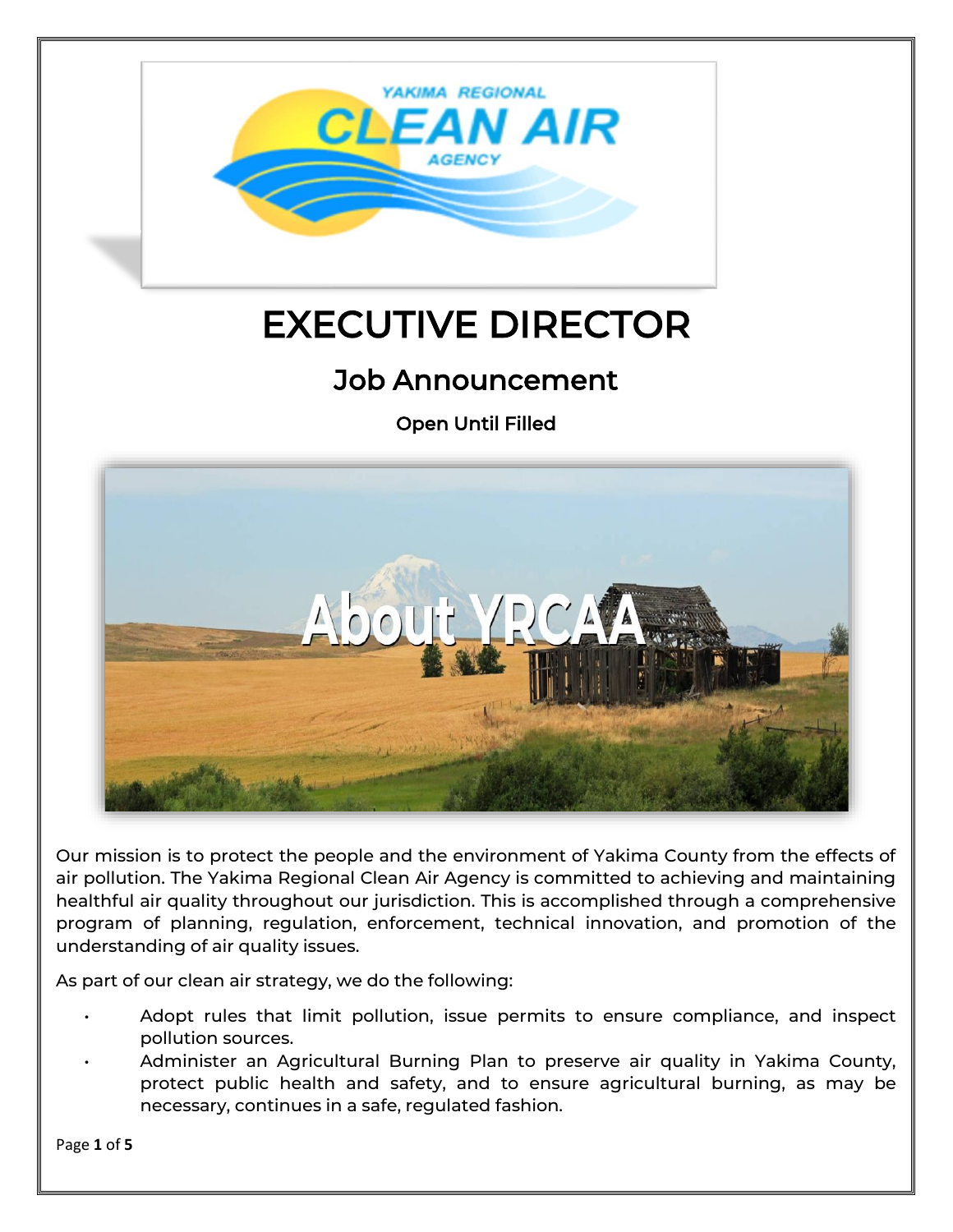- Inventory and assess the health risks of toxic air emissions.
- Monitor the county's air quality with a variety of air quality monitoring stations.
- Prepare Clean Air Plans to identify how much pollution is in our air, where it comes from, and how to control it most effectively.
- Analyze the air quality impact of new businesses and land development projects.
- Respond to public complaints and inquiries.
- Work with other government agencies to ensure their decisions coordinate with good air quality programs.
- Help individuals and businesses understand and comply with federal, State, and local air pollution control laws.



- Inform the public about air quality conditions and health implications.
- Issue permits to build, alter, and operate equipment to companies under our jurisdiction that either cause, contribute to, or control air pollution.

The Yakima Air Quality Governing Board of Directors is comprised of five members. The Board establishes policy and approves new rules. The Board meets the 2nd Thursday of each month. The Executive Director represents and directs the agency daily and reports directly to the Board of Directors. The Executive Director also supervises the Executive Office Division. YRCAA Division Supervisors oversee the daily workings of the Engineering and Planning and Compliance and Monitoring Divisions.

The YRCAA governing Board of Directors consists of two representatives of the Yakima County Commissioners; one large city representative (usually a councilmember); one small city representative (elected by the City Selection committee); and one member-at-large (selected by the other four Board Members). Each Board Member selects an alternate who serves in their place,



should they be unable to attend a Board Meeting. Board Meetings are traditionally held the second Thursday of each month. Special Board Meetings are scheduled as needed.

The YRCAA is delegated to enforce certain Federal Regulations, the Washington Clean Air Act, State Regulations and YRCAA Regulations, within the boundaries of Yakima County. This applies to all areas of Yakima County except for Yakama Indian Reservation lands, which are overseen by the Environmental Protection Agency, and fall under the Federal Air Rules for Reservations (FARR) regulations.

#### Position Summary

Directs and oversees all activities of the Agency and serves as Chief Executive Officer to the Governing Board of Directors and Chief

Financial Officer for the Agency. YRCAA has a staff size of approximately 11 employees. Develops annual budgets, acts as Auditing Officer, develops, and oversees a comprehensive air quality management program within the authority of state, federal and local laws and regulations.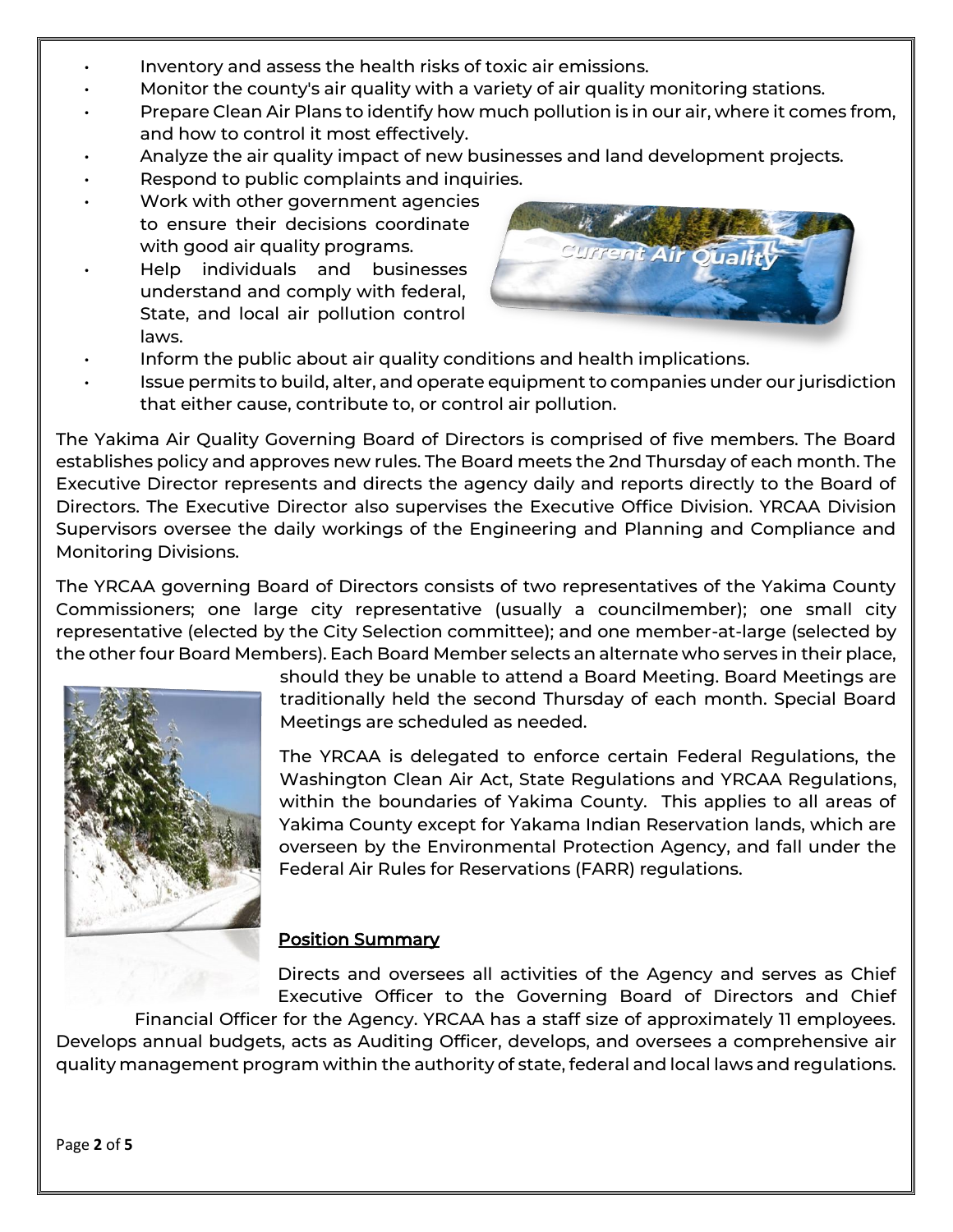Consults with and advises the Environmental Protection Agency (EPA), Department of Ecology

and local and statewide Air Agency Department Heads and peers regarding best practices for minimizing air pollutants. Consults with and advises them of air pollution control emission requirements within the Federal and Washington State Clean Air Acts, regulations pursuant to the Acts, and YRCAA policies.

#### Essential Duties

The Executive Director will determine scope, direction, and objectives of the YRCAA. Plans and organizes air pollution control program activities as directed by the Governing Board of Directors (BOD). The director will perform a full range of managerial oversight functions which includes authority over organizational structure budget, staffing levels, financial management, strategic planning, policy development, contract



management, grants management, prioritization and allocation of resources, hires, performance management, terminations, and employee relations.

Develops and oversees implementation of annual budgets. Develops and administers pollutantspecific emission reduction plans. Coordinates a comprehensive air quality management program with state, federal, and local government agencies. Directs technical and regulatory policies of the Agency. Develops public relations and outreach programs to educate the public on air quality problems and corrective measures.

Represents the Agency at conferences and meetings.

Serves as chief executive officer and chief financial officer for the Agency.

The incumbent must be able to exercise a high degree of inventiveness, imagination, innovation and independent judgment to identify critical and non-critical issues, to develop and analyze options, and to make and implement decisions; creatively use analytical tools; solve problems in cooperation with other disciplines and entities; keep multi-task timelines coordinated; and work



with diverse groups/individuals to develop common ground around differing values and opinions. The incumbent must be adept at critically thinking through the stages and execution of plans, programs; must be able to directly and creatively manage resources to ensure priorities and commitments are kept. The director will work with the Board to understand vision and strategic policy direction. Assists the Board in developing and managing policy matters and issues, establishing, and maintaining effective relationships with elected officials, external agencies, other governmental agencies, the public, and community organizations. Gives technical engineering advice and assistance requiring a diversified knowledge of engineering principles and practices in broad areas of assignments and related fields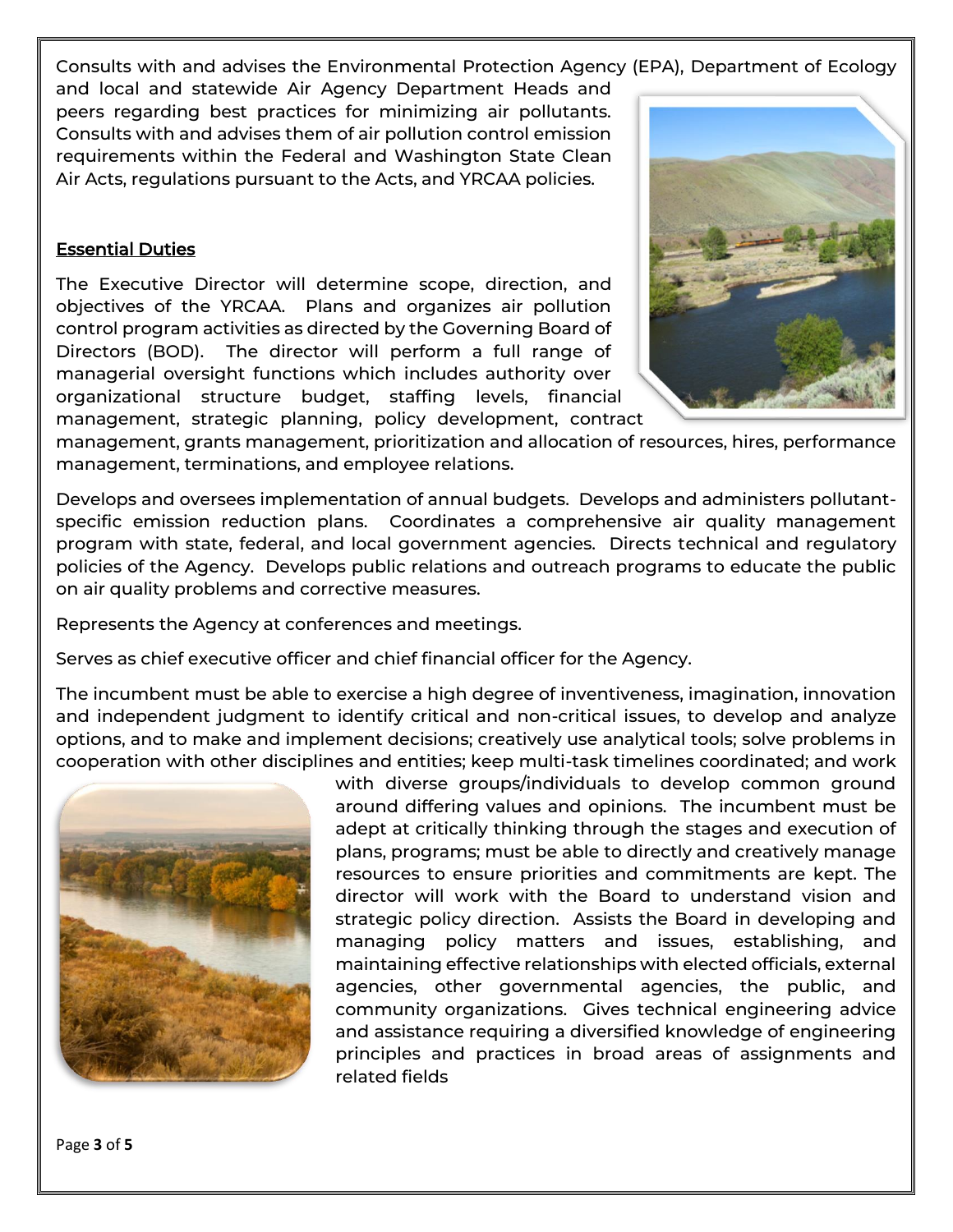# Education / Experience / Knowledge / Skills / Abilities

#### Education & Experience

Bachelor's Degree in Environmental, Legal, Public Administration, Engineering, Public Health or related field and at least six (6) years of experience in a director or other leadership role for an organization or a department within an organization, which includes experience with the development and management of grant programs and experience with contract management. Experience reporting to a Board.

#### Required Knowledge

- Federal, state, and local laws and regulations specific to air pollution control;
- Basic engineering principles of industrial processes and various types of air pollution control devices and work practices;
- Supervisory procedures to manage a municipal corporation without direct supervision;
- Emission inventory principles;
- Land use, environmental and air quality laws and regulations; and
- Government accounting practices applicable to a municipal corporation.

#### Skills and Abilities

- Effectively direct and manage administrative and professional staff;
- Work cooperatively and effectively with the Board of Directors;
- Communicate effectively with federal, state and local government agencies, industry and the general public;
- Interpret and apply state and federal air quality laws and regulations, making applicability determinations when needed;
- Prepare and conduct public presentations and public outreach campaigns;
- Develop and implement competitive grant programs;
- Prepare and manage service contracts.

#### Locale

Yakima County is located in south central Washington near the eastern slopes of the Cascade Mountains in a major agricultural and outdoor recreation region. It is situated in the fertile Yakima Valley, known for its wineries and apple orchards. The geography varies from densely timbered, mountainous terrain in the west, rolling foothills, broad valleys, and arid regions to the east and fertile valleys in its central and southern parts. It is centrally located between the cities of Seattle, Spokane, and Portland. The Yakima Valley is a wonderful place to live, work and play.